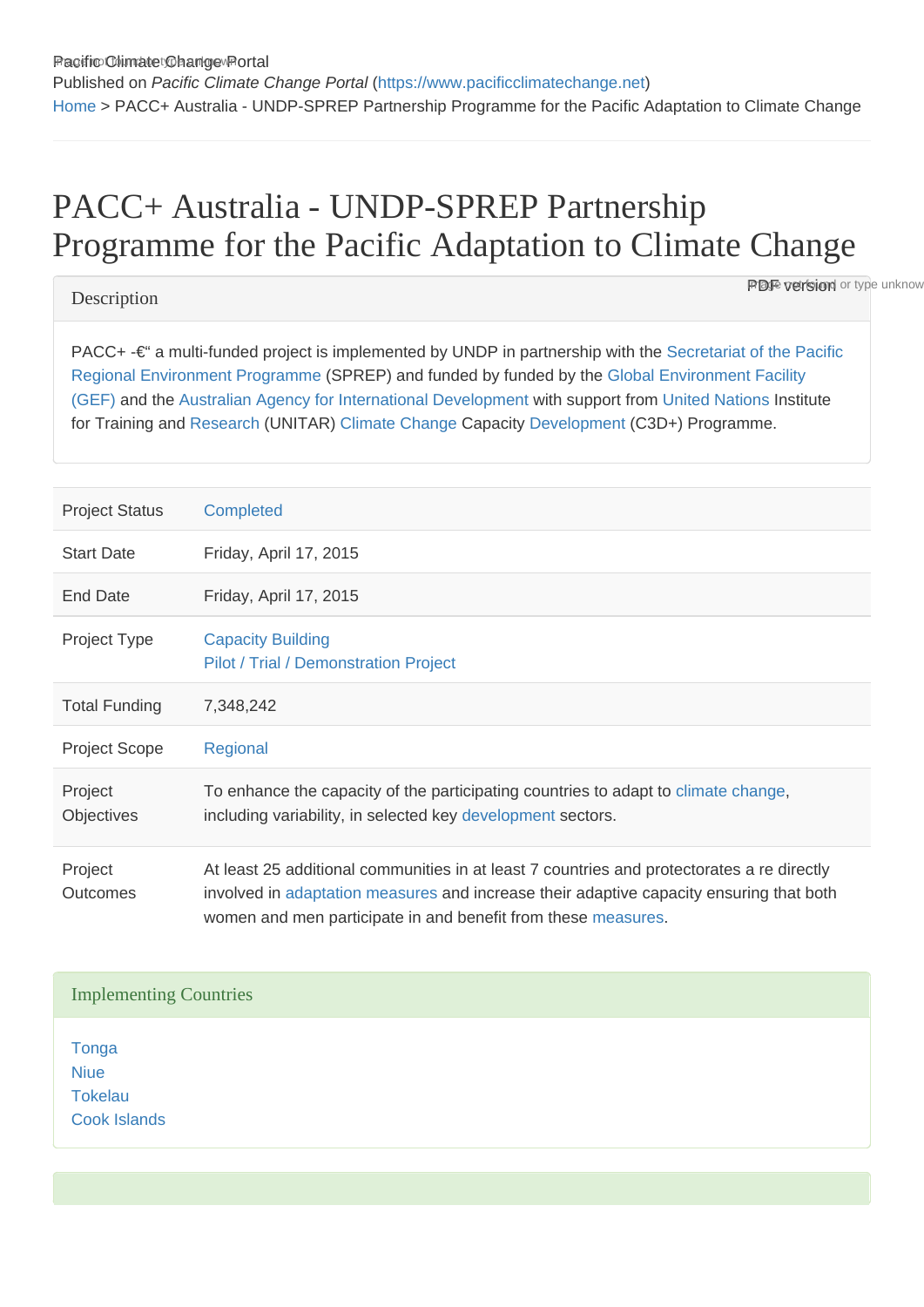## Related Links

[Climate change adaptation support in the Pacific \(powerpoint\)](http://www.pacificdisaster.net/pdnadmin/data/original/UNDP_2011_CCA_pacific.pdf) [PACC+ information](http://www.ws.undp.org/content/samoa/en/home/operations/projects/environment_and_energy/PACCplus.html)

Implementing Organisation(s)

[Secretariat of the Pacific Regional Environment Programme \(SPREP\)](https://www.pacificclimatechange.net/node/9478) [United Nations Development Programme](https://www.pacificclimatechange.net/node/9495)

#### Development Partner Contacts

[Jaime Aguinaga](https://www.pacificclimatechange.net/node/9494)

#### Tags

[SPREP](https://www.pacificclimatechange.net/projects?f[0]=field_tags:1283) [PACC](https://www.pacificclimatechange.net/projects?f[0]=field_tags:1822)

#### **Topics**

[Agriculture, Forestry and Fishing](https://www.pacificclimatechange.net/projects?f[0]=field_topics:1) [Food security](https://www.pacificclimatechange.net/projects?f[0]=field_topics:27) [Climate Change](https://www.pacificclimatechange.net/projects?f[0]=field_topics:2) [Adaptation](https://www.pacificclimatechange.net/projects?f[0]=field_topics:32) [Energy efficiency](https://www.pacificclimatechange.net/projects?f[0]=field_topics:101) [Natural Resources and the Environment](https://www.pacificclimatechange.net/projects?f[0]=field_topics:15) [Coastal zone](https://www.pacificclimatechange.net/projects?f[0]=field_topics:268) **[Water](https://www.pacificclimatechange.net/projects?f[0]=field_topics:20)** 

# Focus Area

[Communication and awareness](https://www.pacificclimatechange.net/projects?f[0]=field_focus_area:113) [Capacity building](https://www.pacificclimatechange.net/projects?f[0]=field_focus_area:1809) [Engagement](https://www.pacificclimatechange.net/projects?f[0]=field_focus_area:1812) **[Mainstreaming](https://www.pacificclimatechange.net/projects?f[0]=field_focus_area:115)** [Lessons learned](https://www.pacificclimatechange.net/projects?f[0]=field_focus_area:1816)

# 2213123 class="block-title">Footer